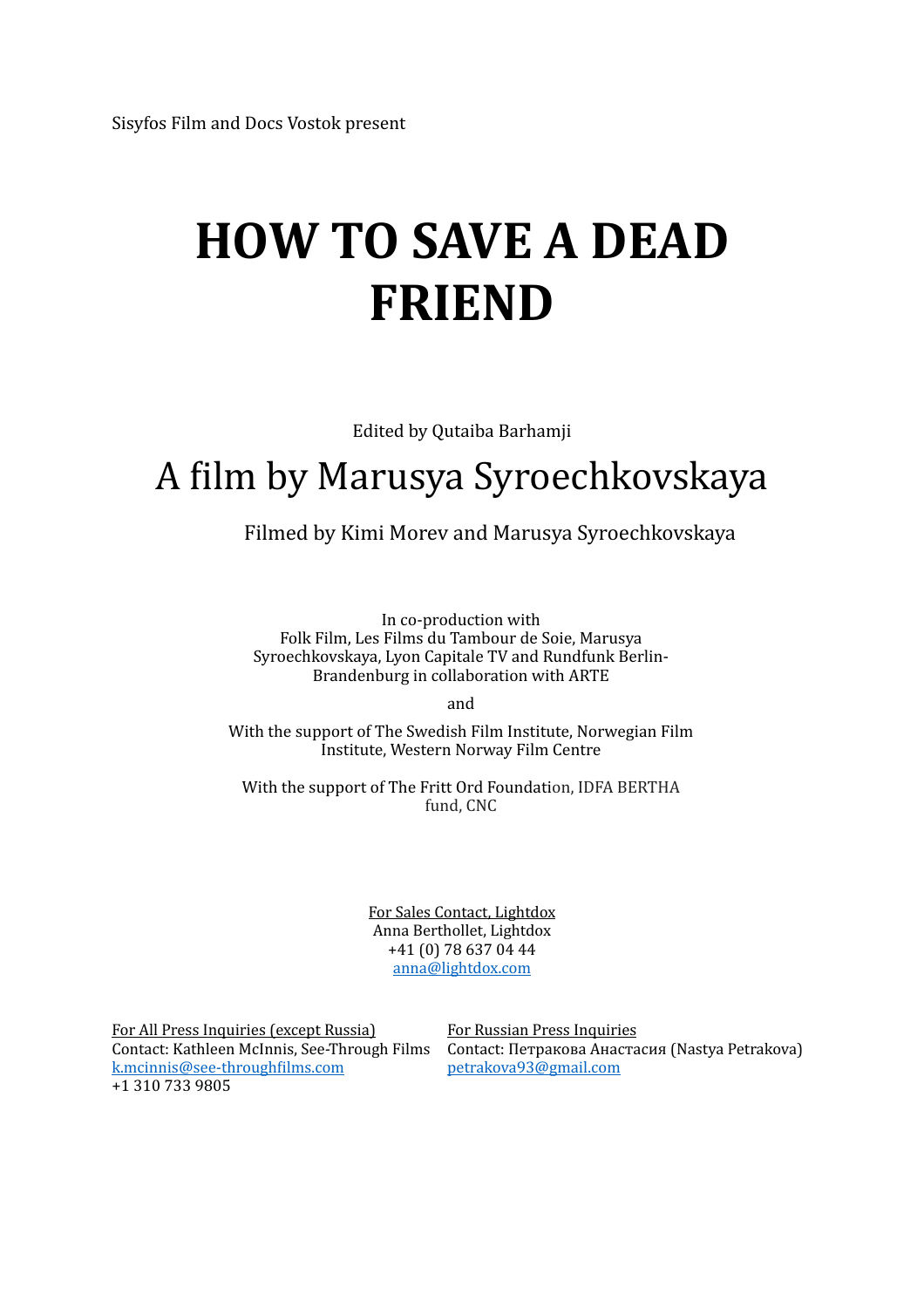## **Logline**

Together, two young lovers create an unbreakable bond within a destructive world.

## Short Synopsis  $(52 words)$

Marusya and Kimi are inseparable lovers coming-of-age as Russia's authoritarian dreams take hold. Turning Marusya's camera on themselves, the two capture the euphoric anxiety of their youth, burning the candle at both ends -- but as one light burns brighter, the other may be extinguished forever. A message from a silenced generation.

## Technical Details

Running Time: 1:43:46 Color Country of Origin: Sweden / Norway / France / Germany \* Original Language: Russian Subtitles: English Multi-camera shooting format: Canon Digital IXUS 40 Sony DCR-HC1000E miniDV camera Sony HDR-xr550 Handycam Canon EOS 550D Panasonic Lumix DMC-GH3. Panasonic NV-VX1 VHS-c camera Canon Auto Zoom 814 Super 8 camera. DJI Inspire 2 (Drone footage)

Sales: LIGHTDOX ([https://lightdox.com/\)](https://lightdox.com/) Production: SISYFOSFILM (https://sisyfosfilm.com/) DOCS VOSTOK [\(http://docsvostok.com/](http://docsvostok.com/) )

**\***No Russian government funding was used for this film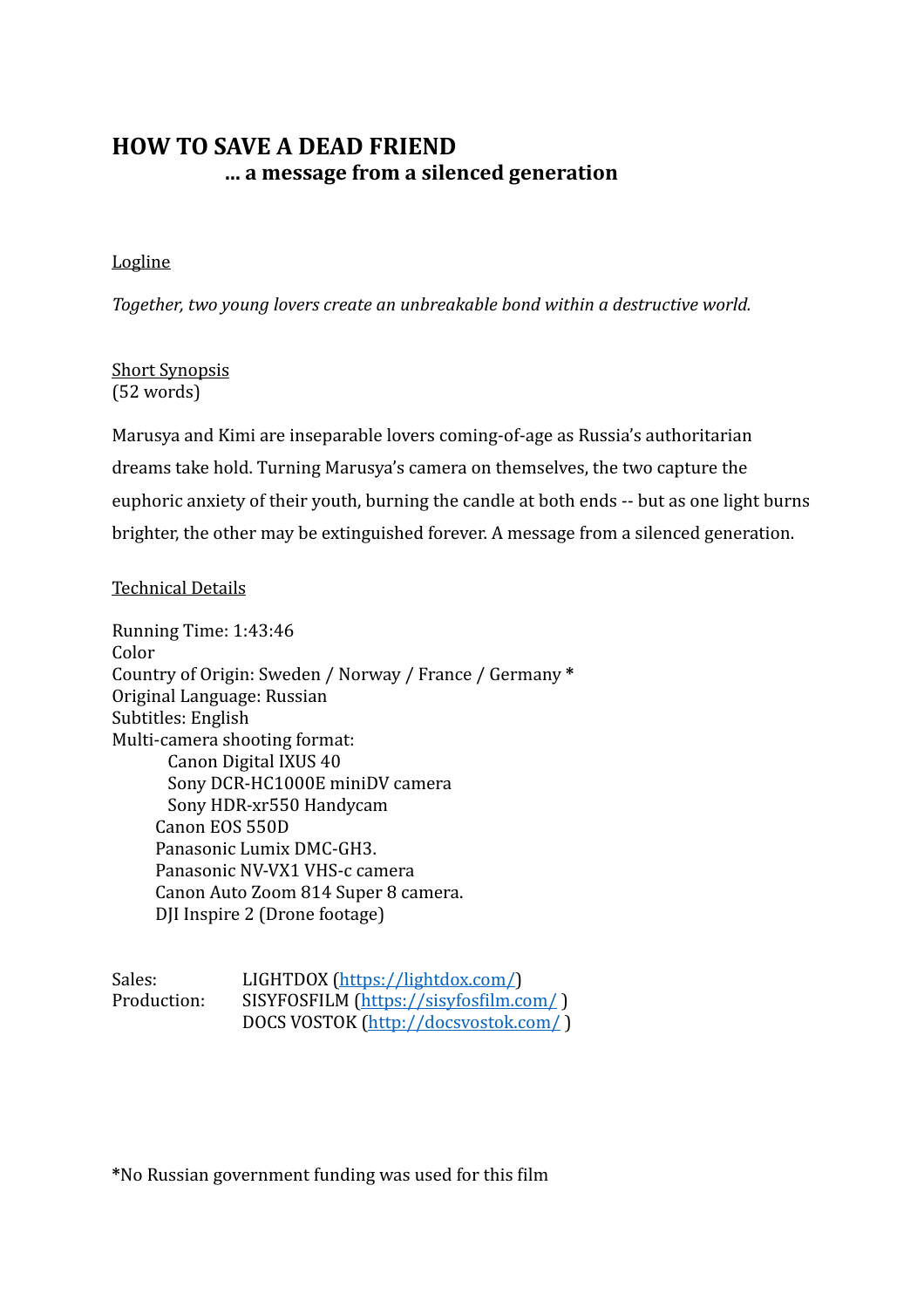**Medium Synopsis**  $(127 \text{ words})$ 

Muzzled by the increasingly autocratic regime of the "depression Federation", 16-yearold Marusya decides to join her generations' suicide statistics by year's end. Then she meets Kimi and an unexpected love story begins between the two millennials caught in the undertow of their oppressive government.

Together, Marusya and Kimi film the euphoria, anxiety and despair of their youth, burning the candle at both ends fuelled by drugs and music. When Kimi's addiction threatens to make him fade away forever, Marusya's camera becomes her last chance to save some part of his fragile soul.

Filmed over the course of 12 years, **HOW TO SAVE A FRIEND FROM DYING** is a personal cry from the heart, and a message from a silenced generation. It is an unbreakable love story existing in a destructible world.

## Long Synopsis

## $(234 \text{ words})$

2005. In the "depression Federation" (Russia), governed by leaders keen to bring forth an authoritarian dream, millennial suicides have become omnipresent - a last act of selfwill among a generation denied the chance to envision a better future.

Taking her turn, Marusya, 16, has decided this will be her year to die.

Marusya is surprised, then, to meet a soulmate: Kimi, a young man whose depression and addictions mirror her own. They become inseparable, filming the euphoria and anxiety, the happiness and despair of their youth, all the while burning the candle at both end -- fuelled by drugs and music amid the tactile freedom discovered in Marusya's exploration as an artist.

Their unbreakable love story takes hold in this destructive world, and Marusya uses her camera to chronicle it all – from the rise of hope as she and Kimi get married and begin their lives together, to the ever-increasing threat from their country's internal weapons of isolation and division.

When Kimi's drug addiction pushes him over the edge of his tortured descent, his attempts to use the governments' own repressive tools to his advantage create a new Kafkaesque unreality designed to have him slowly disappear. Marusya's camera now becomes her last chance to save something of the fragile Kimi.

**HOW TO SAVE A DEAD FRIEND** speaks the language of a disenfranchised, silenced generation fluently, as it "saves" one voice from being lost forever.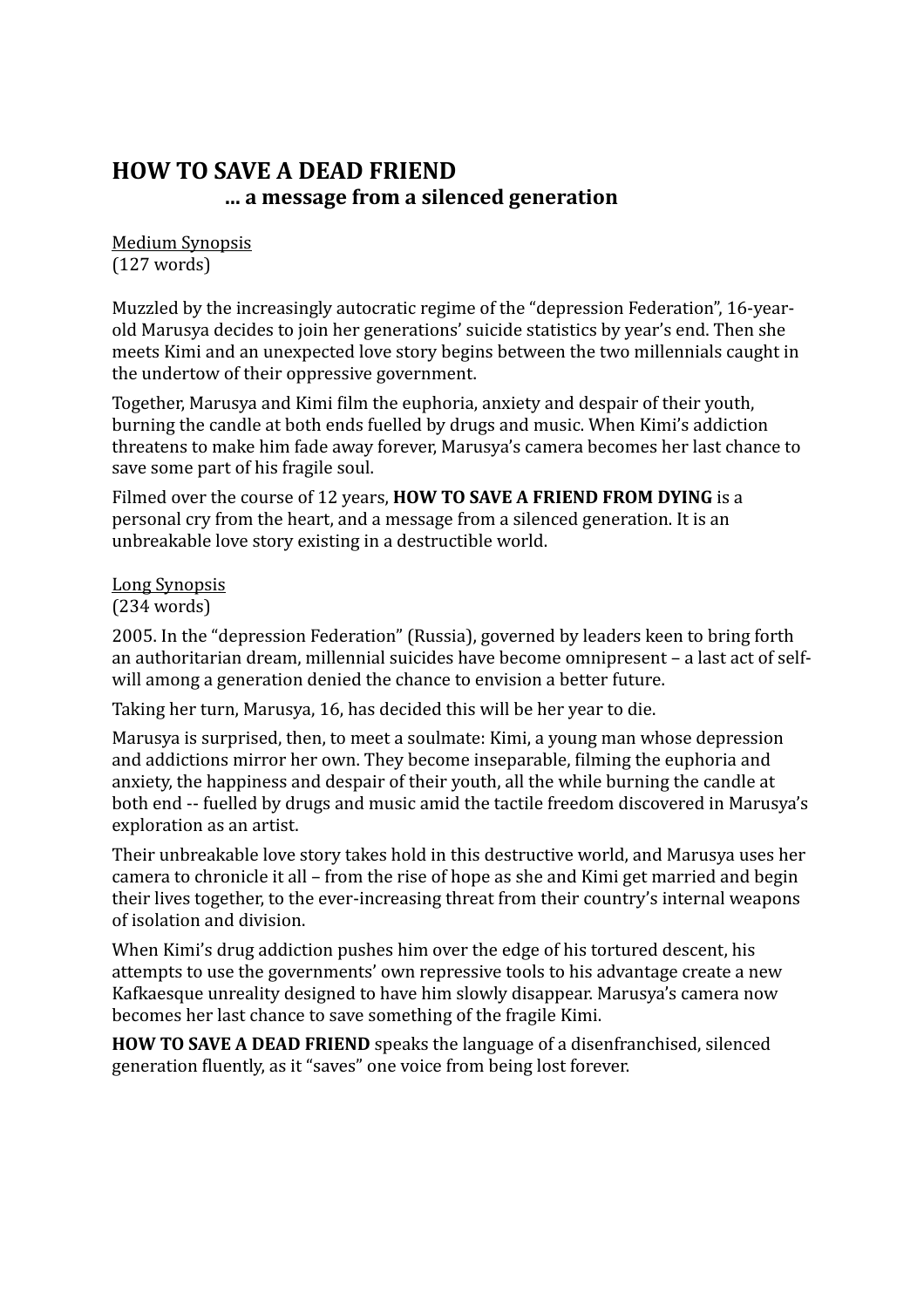## DIRECTOR'S PERSONAL STATEMENT

On the 24<sup>th</sup> February 2022, Putin and his government expanded his cruel and devastating war on Ukraine.

I fled Moscow as the ensuing crackdown on opposition voices inside Russia increased to drown us all out.

Honestly, I was scared for my wellbeing amidst the establishment of a new law against "fake" news (even calling the war in Ukraine a "war" or expressing disagreement with it now means the threat of up to 15 years in prison); people being getting arrested, beaten, and tortured (not only while protesting but one can also get arrested just standing on the street); the police coming for you at your house; those against the war finding a " $Z$ " graffitied on their door...

There is a website created by the so-called Committee for the Protection of National Interests with a constantly updated list of "traitors --enemies, cowards and runaways", from whom, according to Putin, society must cleanse itself: "Any people, and even more so the Russian people, will always be able to distinguish true patriots from scum and traitors and simply spit them out, like a midge that accidentally flew into the mouth".

Putin is brilliant at isolation, gaslighting. He excels at separating and dividing. He is the poster image for an abusive relationship, but this relationship you cannot leave. I can only agree with a fellow filmmaker Erika Lust with her portrayal of Putin as a great example of a destructive and exploitative patriarchal mindset - violent and oppressive, abusing power and violating human rights in the name of greed.

By allowing Putin to stay in power for so many years, allowing him to methodically destroy Russian civil society unchecked as he shut down independent press, and any possible horizontal ties between people all these years, we, the Russian people, fertilized the ground for this terrible war.

We didn't stand up for ourselves, or when we tried our voices were not loud enough.

However, there is no point and no use in self-pity. Our responsibility now is to not stay silent, to keep doing whatever we can to stop this violence by any possible means. And to offer a narrative to the endless stream of Russian lies and propaganda.

There are no doubts Ukrainian people will win this war and Ukraine will rebuild itself. But I can't see how Russia will be able to move forward. Putin has taken care of that.

So, for the moment, I am a citizen of nowhere, somewhere, anywhere except Russia...and although this love story was born on the ground sown by an autocratic government, it is a love story that could happen wherever voices are silenced.

## *Marusya Syroechkovskaya, Director HOW TO SAVE A DEAD FRIEND March 24, 2022*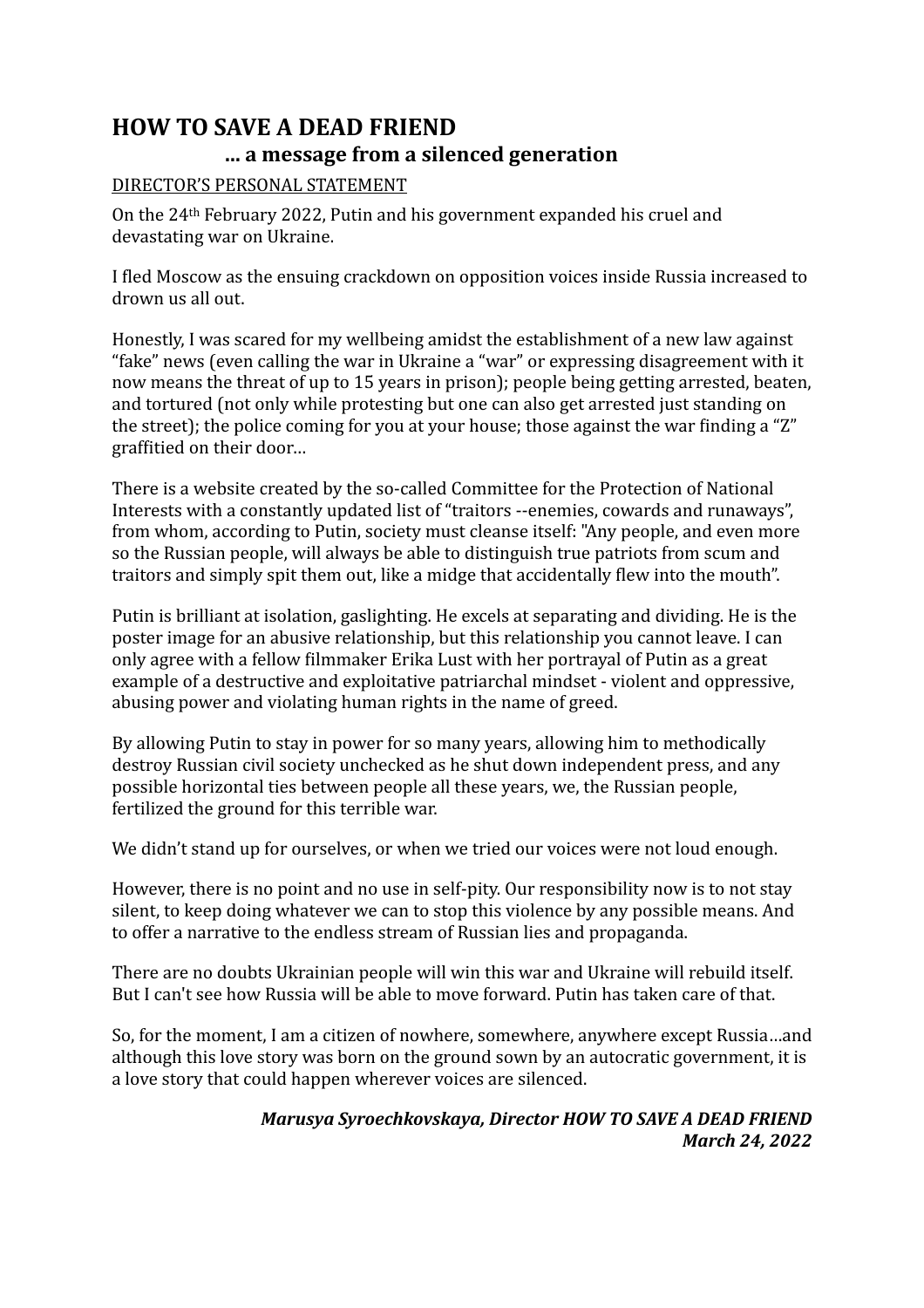## DIRECTOR'S ARTISTIC STATEMENT

Kimi passed away on the night of November 4th, 2016.

He wasn't just my lover and husband, he was also my best friend, my dreamy soul mate. But he was giving up -- on his future, dreams, his looks even...he was sinking more and more into self-destruction, and it was hard for me to see how the person I love so much destroys himself. He didn't accept any help from anybody, it was impossible to get through to him, and the only thing I could do was just to be with him.

How do you keep someone who does his best to disappear? I wanted to be there for him, but the whole situation hurt me a lot as well. Then my camera provided me the distance I needed, making everything looked not real. Maybe filming for me became the same as drugs became for Kimi—an escape from reality, from everything that didn't work out for us. This experience made me think about the nature of film as a medium that captures time and keeps everything and everyone in one collective space. It reminded me of watching old wartime newsreel footage and realizing that although these people died a long time ago, somehow, they are still here, alive in the footage. Was it maybe the way to save Kimi? Or maybe I could save him if he somehow becomes music? Maybe scanning Kimi's body with the sonification app VOSIS and turning it into music is also a way of keeping him and letting him stay for as long as possible. In the end, music and his poems are is what left of him.

I also wanted to save the time, space, and things that formed me and Kimi as we were growing up, and **HOW TO SAVE A DEAD FRIEND** is also a tribute to films of Gregg Araki and Harmony Korine; artwork of David LaChapelle; to lots and lots of music: from postpunk and grunge to emo and witch house; to Windows Movie Maker transitions, early web aesthetics, and internet forums - back when the internet wasn't vet controlled by corporations and censored by the government, when it was a place where you could freely express yourself and find belonging, occupying your dial-up for hours.

How do you find a language for the film that spans 12 years and wasn't meant to become a film while it was shot? The idea was to give a feeling of how it was to grow up in the 00s, to dive into sunny summer days and kaleidoscope of formats, pulsating visuals, and sounds coming from all directions.

As time passes, as we see a chain of similar New Year addresses by presidents, the winter dark days take hold, isolating people from each other in their apartments. Our immediate outside world, once so enticing now becomes more and more violent, with less music and fewer friends around. Colors become muted, less saturated; cuts become longer. And Kimi is fading away into the darkness.

When you lose someone close  $-$  someone who knew you well  $-$  part of your story disappears along with him. All that is left to do is to pick up the remaining memories before they turn to digital dust.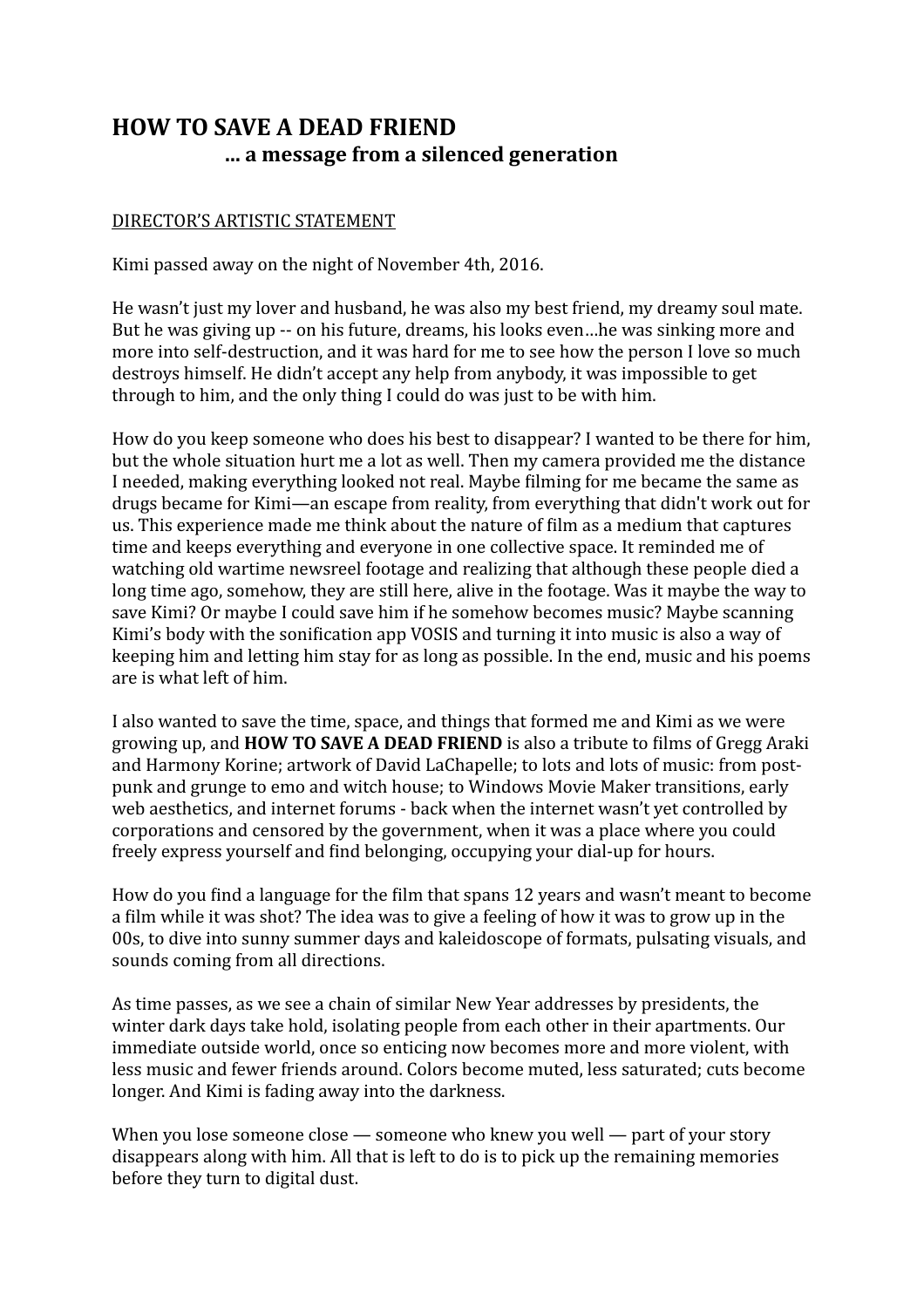ABOUT THE PRODUCTION (from Producer Ksenia Gapchenko)

I have known Marusya for a long while, because we were at the same film school and the independent documentary film community of Moscow is quite tight.

I had known that Marusya was filming Kimi and their life together for a very long time -in 2016 when Kimi died. I was based in the Netherlands and I still remember how Marusya wrote about his death on Facebook: "Kimi is not with us anymore," That was it. This line of hers stuck with me forever, it was so short, but so full of love and sadness.

It took Marusya 2 years to find strength to take a look at the materials after Kimi had passed away. In 2018 she showed me materials and we shook hands and decided to work together. In late 2018 I applied to Eurodoc and the project has been selected. That's how it all started.

Although I was sure that it wouldn't be possible to find any domestic funds for this project (even to pitch this project in Russia was dangerous for us). I have been very selective with choosing partners: this feeling when you handle a third of someone's life gives you extra responsibility.

It is my producer's debut and knowing that you can't fundraise this project in your own country where the story has happened makes the production process way more complicated. It is a very sad destiny that all independent filmmakers from Russia are facing. 

At Eurodoc, I met Mario Adamson, and his interest towards the project was very sincere. It also helped that he understands and speaks a bit of Russian and he knew much more about Russian reality than an average Western European person: it really was a great advantage. In addition, Mario is just a great professional and intellectual. It was a pleasure to get to work together.

ABOUT THE PRODUCTION (from Producer Mario Adamson)

I remember watching an early teaser and a couple of roughly edited scenes during Eurodoc in 2019, where I was participating with another project. I was struck with the sincere, honest and unfiltered feeling of true love that Marusya had managed to capture with her camera.

When Ksenia then approached me with the question if I wanted to join the production, the decision was the easiest I have had to do in my life.

I am happy and honoured to have been part of this film and I am looking forward to share it with an international audience which I hope will experience the same feelings as I did when I first get to know it.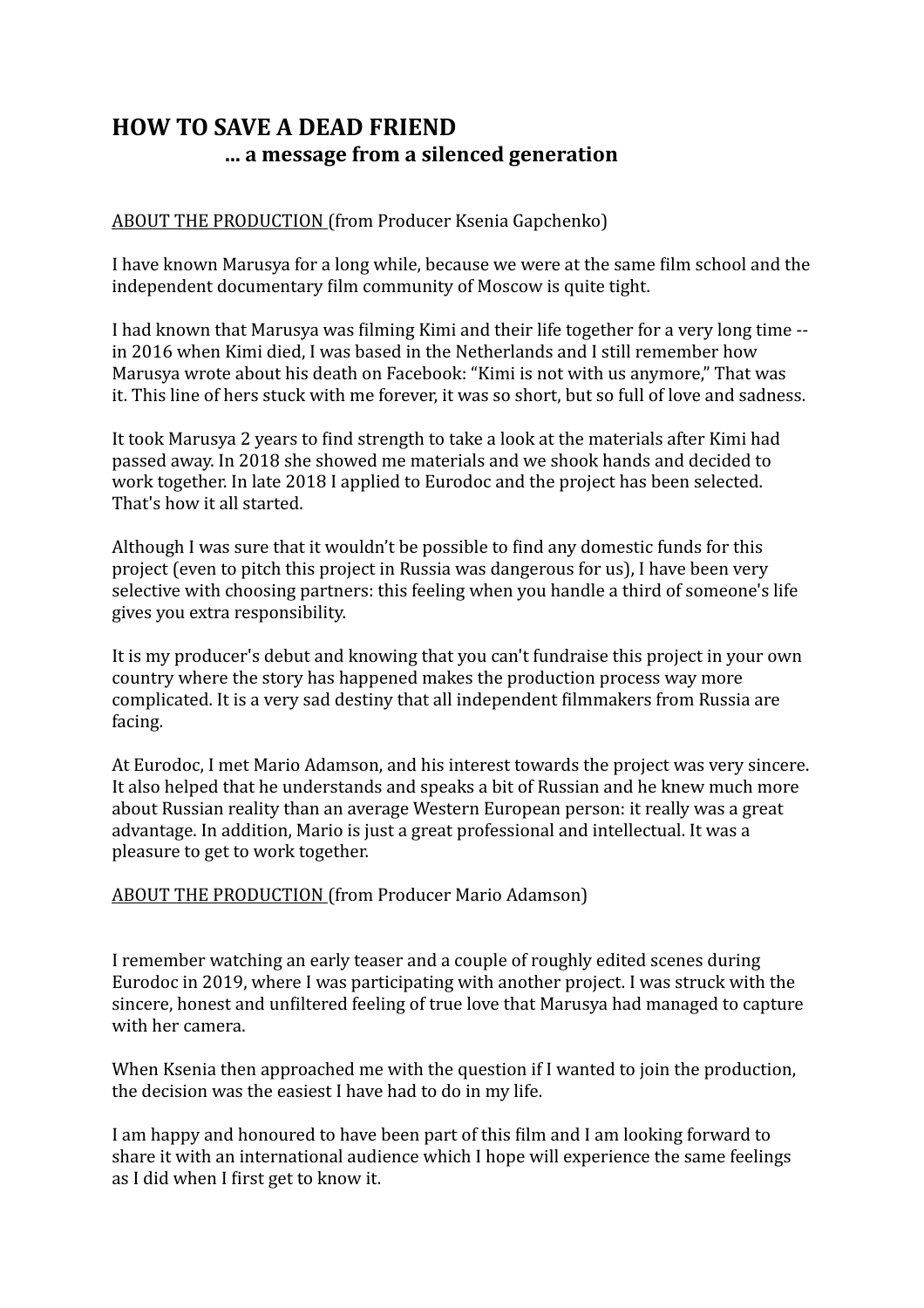## ABOUT THE PRODUCTION (from Director Marusya Syroechkovskaya)

The main part of **HOW TO SAVE A DEAD FRIEND** was filmed over 12 years, from 2005 to 2016, plus archives from New Year's Eve on December 31, 1999.

Many different cameras were used: Different formats and frame rates drove our team crazy. 

Before I got my first miniDV camera, I used to shoot videos on Canon Digital IXUS 40. The image size was ridiculous,  $640 \times 480$  pixels. Besides that, a couple of early phone cameras were used.

For a couple of years in the mid '00s, I used to shoot on a Sony DCR-HC1000E miniDV camera, but in 2009 I replaced it with a Sony HDR-xr550 Handycam camcorder. It was a great little camera, my to-go camera that I used to film different anti-government protests and rallies at the time. It had a great stabilizer and autofocus which allowed you to have decent footage even if you were filming while running away from the riot police.

I had a short fling with Canon EOS 550D, and later Panasonic Lumix DMC-GH3. The New Year night of 1999-2000 was shot on Panasonic NV-VX1 VHS-c camera. The USA scene was shot on Canon Auto Zoom 814 Super 8 camera. The drone footage was shot on DJI Inspire 2.

Apart from that there are a lot of still images, shot on both film and digital.

At some point, I realized that I wanted the music for the film to be written through a sonification program so that the image itself would transform into sounds. I did some research and came across the earlier version VOSIS - a synthesizer that converts image/ video pixel data into audible waveforms by analyzing visual frequencies and shapes. We worked closely with Dr. Ryan McGee, the creator of VOSIS, and he built and adjusted things we needed to be in VOSIS.

The editing of **HOW TO SAVE A DEAD FRIEND** started in Paris in early March 2020. In the first week of editing, the pandemic hit. I had to return to Moscow, and for the next couple of years, we edited remotely, via Skype. We had 5 editing sessions via Skype, each lasting a month long. The final, 6th editing session was offline, in person, in Norway.

And finally, there are 681 cuts in the film.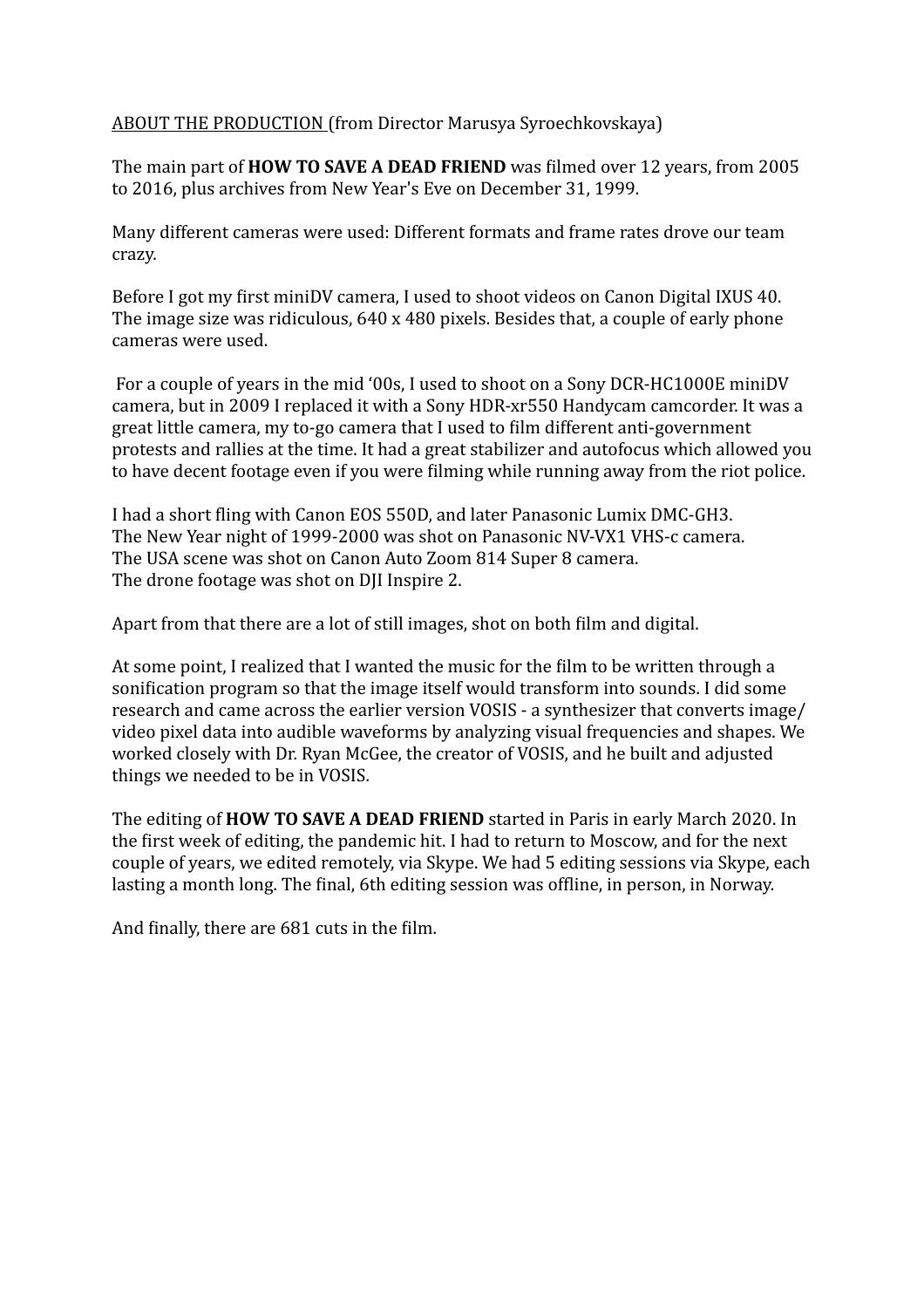## DIRECTOR'S BIO

## **Marusya Syroechkovskaya**

Marusya Syroechkovskaya (1989) is a Moscow-born award-winning filmmaker and visual artist, who had to flee Russia as the March 2022 crackdown on opposition voices increased.

Marusya studied filmmaking at the School for Documentary Film in Moscow under professor Marina Razbezhkina and received her MA in Film Directing at the Institute of Contemporary Art in Moscow (graduated with honors).

Her student short, *Exploration of Confinement* received a Jury Award at the New Orleans Film Festival 2013 and qualified for the 2013 Academy Awards. It was also selected for the 35th Moscow International Film Festival, the Message to Man International Film Festival 2013, Tenerife Shorts Film Festival 2014, and a number of other international film festivals.

Her training includes workshops such as Ex Oriente Film, Flahertiana, and IDFAcademy.

Marusya is a 2015 Nipkow Program Fellow (Berlin, Germany).

## PRODUCERS BIOS

#### **Ksenia Gapchenko**

Ksenia is a forward-thinking producer and film programmer with  $10+$  years' experience, striving to create engaging powerful content with a lasting impact.

Ksenia received her Master's in German Studies at Moscow State Humanitarian University. Later she graduated from Marina Razbezhkina and Mikhail Ugarov School of Documentary Films and Theatre in Moscow.

For many years Ksenia worked in the field of film programming and festival advising: as a programming director for the Documentary Film Center (first Russian documentary cinema). Ksenia is an alumnus of Ex Oriente  $(2018)$  and Eurodoc  $(2019)$ ; a participant of IDFA Forum; recipient of IDFA Bertha Fund and participant of IDFA Forum, EDP, as well as a recipient of the first award of Baltic Sea Docs.

Along with Director Marusya Syroechkovskaya, Ksenia co-founded DOCS VOSTOK, a film company with a focus on the production of independent creative documentaries from Eastern Europe and CIS countries, producing and promoting upcoming directors with a unique voice and vision.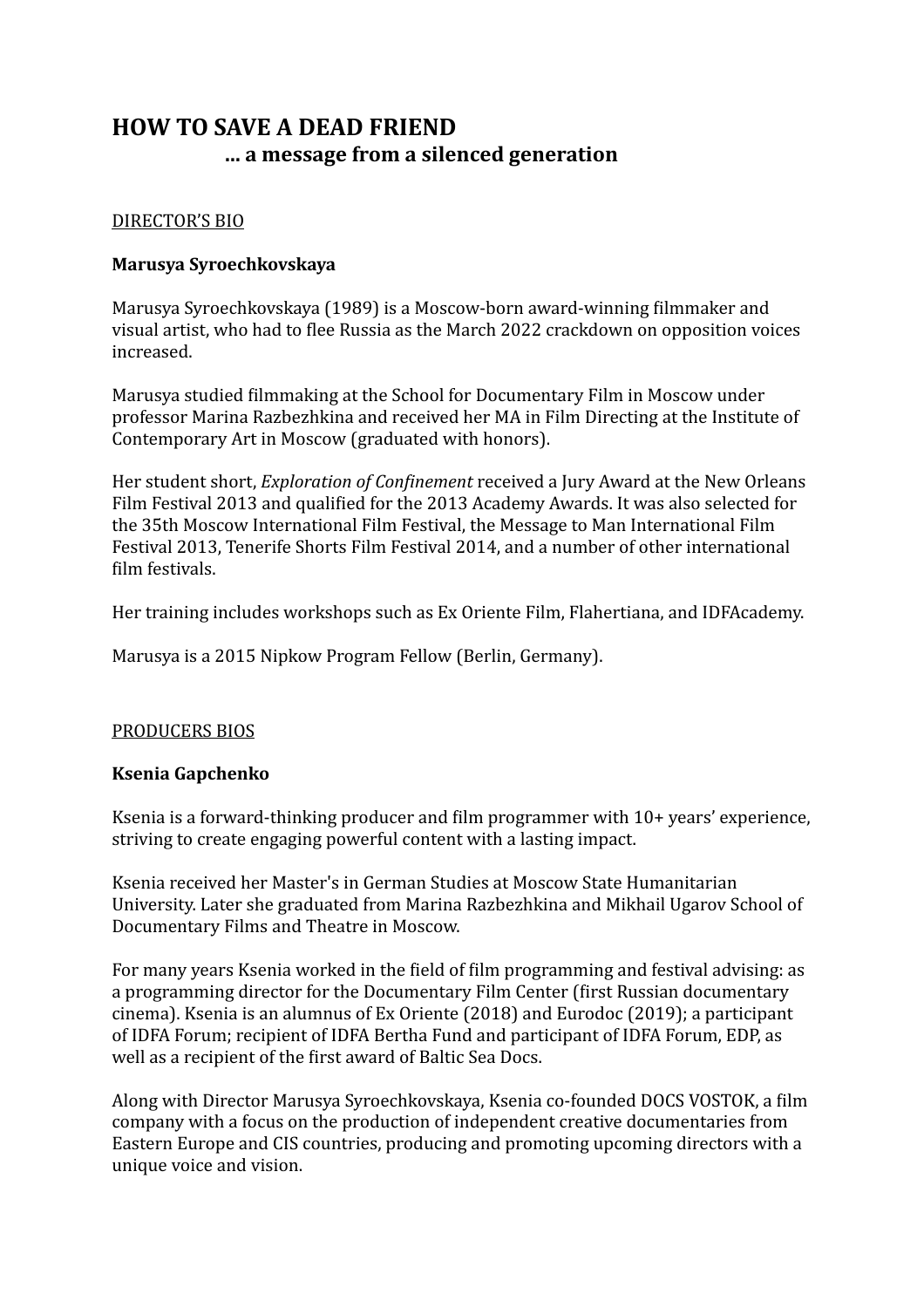## **Mario Adamson // Sisyfos Film Production**

Mario Adamson is a producer and founder of Sisyfos Film Production, an independent production company based in Stockholm, Sweden and Edinburgh, Scotland that produces high-profile documentaries with a focus on creative collaborations with international and domestic directors and producers who have a unique voice, a high artistic ambition and share the passion for the art of cinematic storytelling.

Mario has produced and co-produced such internationally acclaimed films as the multiple award-winning documentary "Scheme Birds" by Ellen Fiske and Ellinor Hallin (Best Documentary Feature, Tribeca Film Festival, 2019), "Merry Christmas, Yiwu" by Mladen Kovacevic (Winner of the Heart of Sarajevo, 2020), "The Scars of Ali Boulala" (world premiere at Tribeca Film Festival, 2021), "How to Save a Dead Friend" (World premiere at VdR 2022 in main competition) by Marusya Syroechkovskaya, the animated short films "Still Born" (Swedish Academy Award 2015 and The Golden Taube for Best Documentary Short in Leipzig, 2015 ).

Mario is an alumnus of the EURODOC and Jihlava Emerging Producer program, as well as the Sundance Institute Fund. He is originally a sound designer/composer with a career spanning four decades in the film industry.

## **EDITOR'S BIO**

## **Qutaiba Barhamji**

Born in Damascus, Outaiba Barhamii is an award-winning film director and editor. He has edited more than 50 films in 20 different languages, including both feature documentaries and fiction films. His works have been shown around the world at festivals including Cannes, Venice, Berlin, IDFA, Paris, Nyon, and many others. Among them are the multi-award-winning documentary films "Little Palestine: Diary of a Siege" (2021, dir. Abdallah Al Khatib), "Still Recording" (2018, dir. Ghiath Ayoub and Saeed Al Batal), and "Poisonous Roses" (2018, dir. by Ahmed Fawzi), the feature film representing Egypt at the Oscars. As a director his first feature documentary film "Gevar's land" (2020) participated to more than 20 festivals including Cinéma du réel, IDFA, Doclisboa, Jihlava etc.

Outaiba also works as an editing consultant and trainer for several organizations and universities in Europe and the Middle East. As a juror, he has participated in numerous festivals and funds, including Sundance Documentary Fund, Arab Fund for Arts and Culture (AFAC), Docudays UA, Minsk International Film Festival Listapad, among others.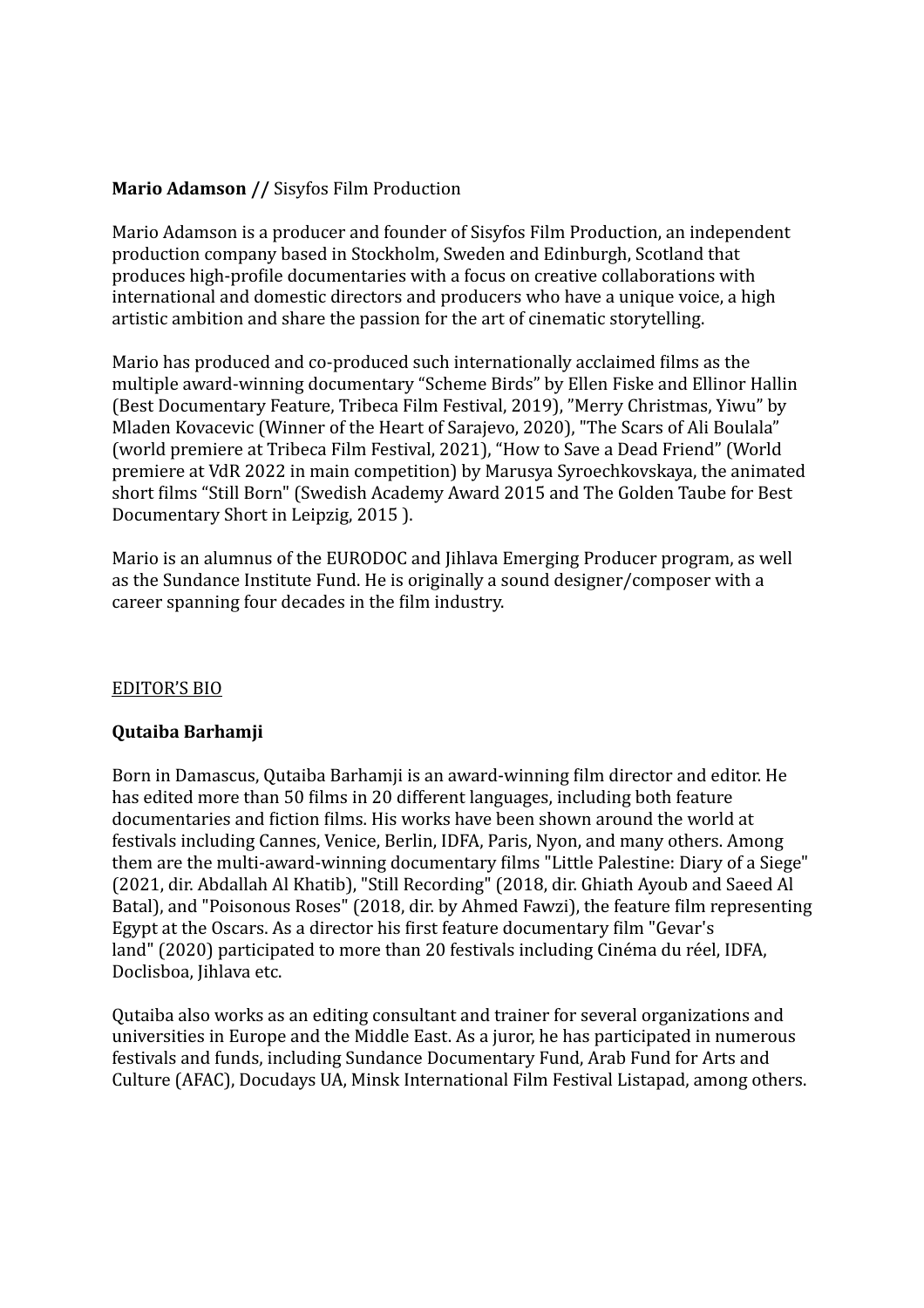## **ABOUT VOSIS**

"Sonification"  $-$ - The use of non-speech audio to convey information or perceptualize data.

"Audification"  $-$ - a direct translation of a data waveform to the audible domain.

*"VOSIS" (Voice of Sisyphus Image Sonification) – App developed by Dr. Ryan McGee to apply audification to film scenes, generating sound that correlates directly to image.* 

Originally an I-Pad App designed in 2013 as Dr. Ryan McGee's PhD research project, VOSIS ("Voice of Sisyphus Image Sonification") has now been updated with an expanded interface for use within the film sound design world.

"**HOW TO SAVE A DEAD FRIEND** Director Marusya Syroechkovskaya was an early-VOSIS APP user," remembers McGee, "and she approached me about using VOSIS in the film. 

"My heart is in the arts; I've always wanted to make tools for artists but I also knew I needed engineering to do so: I'm very comfortable in this hybrid world. This opportunity to work with Marusya was all pretty new for film – the first release in 2013 only worked on still images. It has always been important to me to never take the human element out of creating, so with HOW TO SAVE A DEAD FRIEND together we were able to create a new expression of Marusya's artistic intent.

"In image to sound conversion, I'm ignoring color," McGee explained. "We are really analyzing shape and image; VOSIS is color agnostic, sculpting form."

"Early on in the development of **HOW TO SAVE A DEAD FRIEND**," recalled Producer Mario Adamson, "Marusya and I began to discuss different ways to visualize the idea that people who are no longer with us are actually immortalized and still communicate with us through old sound and video recordings.

"We reached out to Ryan about his app. VOSIS, which had already been in use but only for still photographs. We were all inspired for the App to become a more complex instrument we could use to create this unique film score. With my background as a composer and sound designer, I have always tried to let the film itself be the source of inspiration for the soundtrack — in this case, it was serendipitously even more of a symbiotic relationship."

*VOSIS* is a synthesizer that uses scanned synthesis of greyscale image pixel data from *photos* or live video input. It is also a tool for image audification/sonification and visual *music performance. VOSIS is a tool for translating images to sound timbre rather than* pitch/melody. The melodies that come out of the VOSIS app come from how users touch the *image or play the image like a non-linear keyboard. Please visit vosis.app for more information.*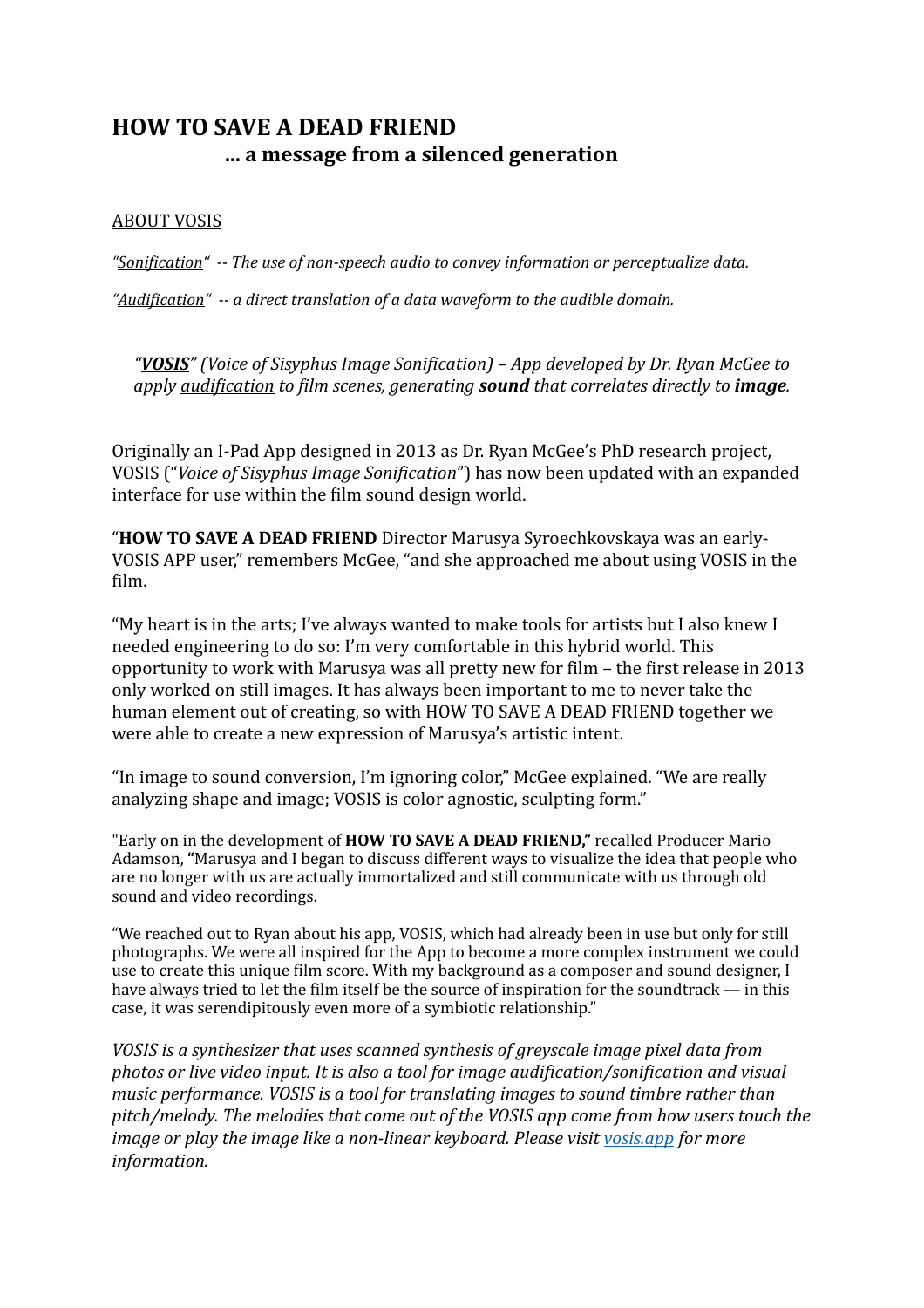#### ABOUT DR. RYAN McGEE

Ryan McGee is a software engineer and artist specializing in spatial audio, sonification, and audio-visual synthesis. He holds a BSEE from the University of Texas at Dallas, a MS in Multimedia Engineering from the University of California, Santa Barbara, and a PhD in Media Arts and Technology, also from UCSB. He has created several audio plug-ins and applications for surround mixing, sound design, real-time graphics, and audio-reactive lighting. Through his company, Life Orange, Ryan has developed custom software and interactive experiences for several notable clients including Dolby, Walt Disney Imagineering, Visa, Unity Technologies, Intel Studios, and Chromasonic. His work has been published and exhibited within several arts/tech communities including Sundance New Frontiers, SXSW, IEEE Vis Arts, the International Computer Music Conference (ICMC), New Interfaces for Musical Expression (NIME), and the International Community for Auditory Display (ICAD).

Previous Version Demo Video [https://vimeo.com/83653325?embedded=true&source=video\\_title&owner=1576206](https://vimeo.com/83653325?embedded=true&source=video_title&owner=1576206)

Excerpts from VOSIS image sonification app performance at the 2017 Currents New Media Festival, Santa Fe, NM. <https://vimeo.com/224003902>

Technical Paper from New Interfaces for Musical Expression Conference [https://lifeorange.com/writing/McGee\\_NIME\\_2013.pdf](https://lifeorange.com/writing/McGee_NIME_2013.pdf)

Album made completely using VOSIS by Dave Stafford <https://davestafford.bandcamp.com/album/music-for-apps-vosis-an-eternal-album>

The VOSIS simple, low-effort, text-based website: <https://lifeorange.com/>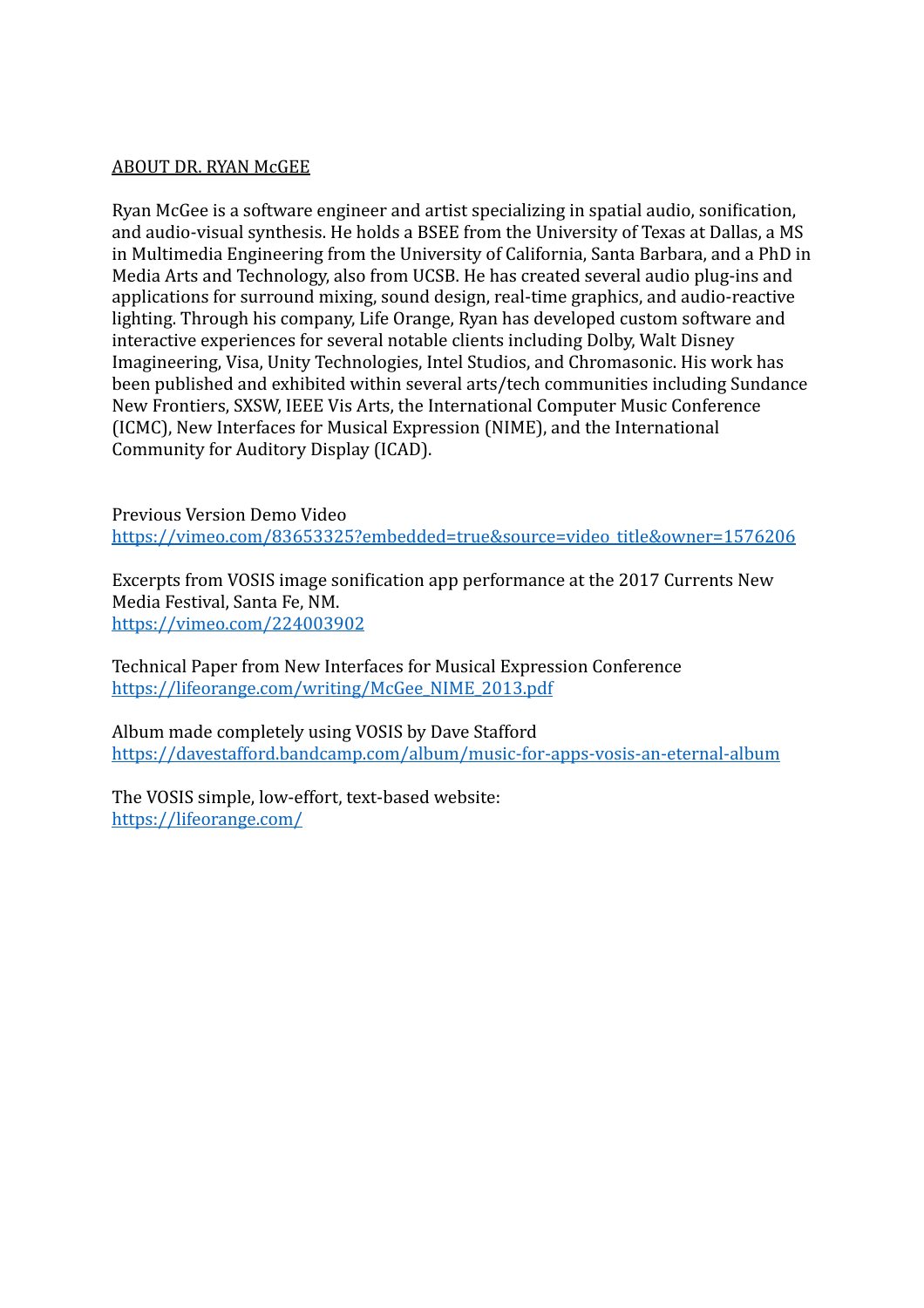## **HOW TO SAVE A DEAD FRIEND CREDITS (CREDITS ARE NOT YET CONTRACTUAL or FINAL)**

#### **OPENING CREDITS**

• LOGO- Animated Lighdox logo (before film start)

#### FILM START

- 1st TITLE Sisyfos Film and Docs Vostok present
- 2nd TITLE In co-production with Folk Film, Les Films du Tambour de Soie, Marusya Syroechkovskaya, Lyon Capitale TV and Rundfunk Berlin-Brandenburg in collaboration with ARTE and
- 3d TITLE With the support of The Swedish Film Institute, Norwegian Film Institute, Western Norway Film Centre
- 4th TITLE With the support of The Fritt Ord Foundaton, IDFA BERTHA fund, CNC

**\_\_\_\_\_\_\_\_\_\_\_\_\_\_\_\_\_\_\_\_\_\_\_\_\_\_\_\_\_\_\_\_\_\_\_\_\_\_\_\_\_\_\_\_\_\_\_\_\_\_\_\_\_\_\_\_\_\_\_\_\_\_\_\_\_\_\_\_\_\_\_\_\_\_\_\_**

- 5th TITLE Edited by Qutaiba Barhamji
- 6th TITLE A film by Marusya Syroechkovskaya

**HOW TO SAVE A DEAD FRIEND (**graphic/logo from Martin)

#### **END CREDITS (Romie)**

- **TITLE: HOW TO SAVE A DEAD FRIEND (graphic/logo from Martin)**
- **TITLE: Filmed by** Kimi Morev and Marusya Syroechkovskaya

#### Rolling credits start

**Featuring (in order of appearance)** Marusya Syroechkovskaya Tatyana Moreva Kimi Morev Tima Ahunova George Polishchuk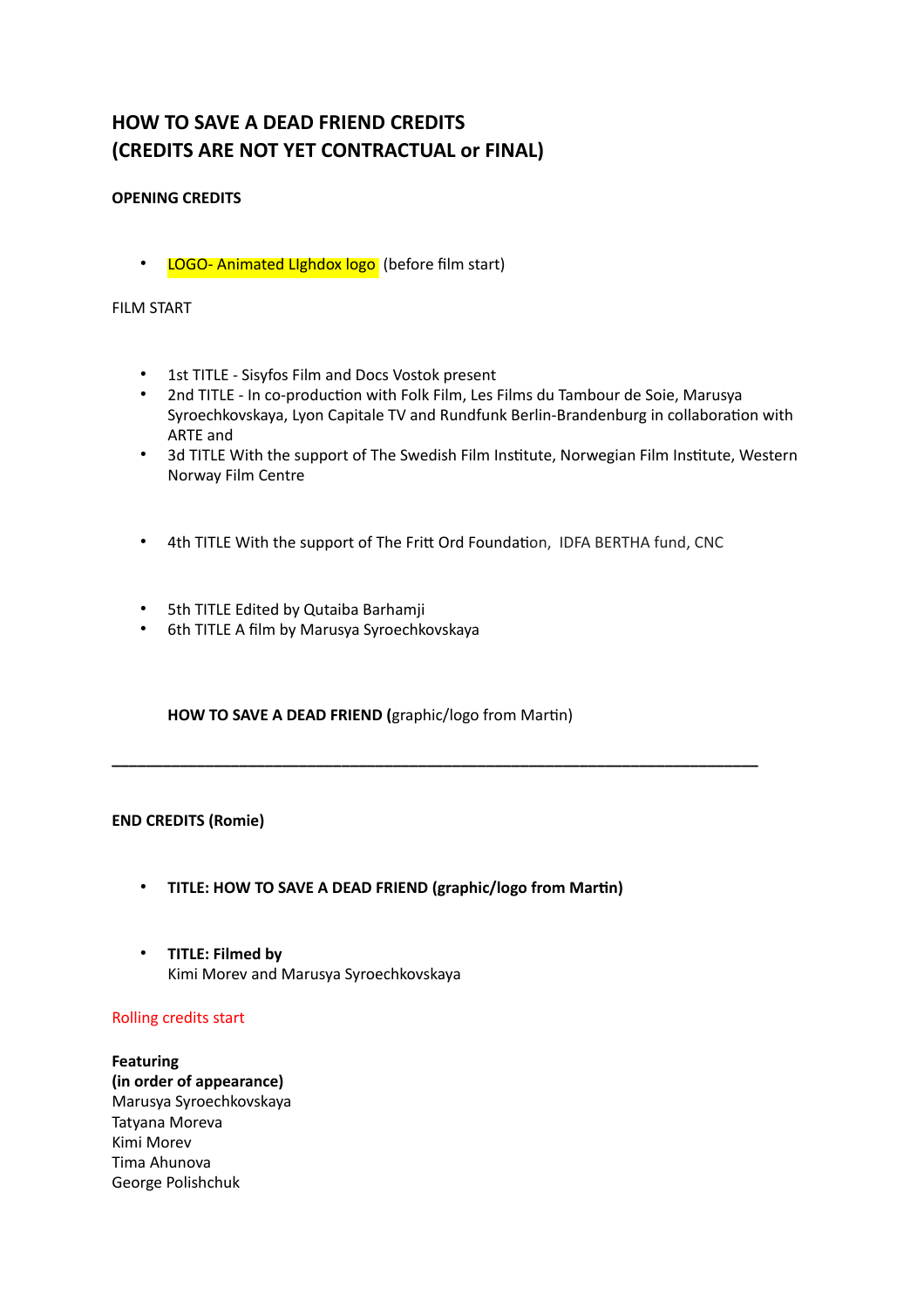Alexander Zharikov Ekaterina Roldugina Felix Mikensky Armen Mayrapetyan Cat Ian Ilya Zuev Maksim Sherbakov Cat Lilu Andrey Pimonenko Ekaterina Moreva Olga Petrova Evgeniy Syroechkovskiy Cat Senya Artem Syroechkovskiy Cat Tomas Dog Becky Rabbit Varya Boris Syroechkovskiy Flora Litvinova Mikhail Litvinov Nina Litvinova Tatyana Stolpovskaya Konstantin Sazonov Kirill Nimenko Dmitriy Khodin Anastasia Troilina Zack Helwa Tom Curcuruto Nikolaus Fernandez Jana Kang Andrea Gewant Brent Landon Tom Cryan Chris Sybil Daria Mogucheva

#### **Writer and director**

Marusya Syroechkovskaya

#### **Producers**

Ksenia Gapchenko & Mario Adamson

#### **Co-producers**

Anita Norfolk, Alexandre Cornu & Marusya Syroechkovskaya

#### **Production managers**

Jennifer Gastine / Films du Tambour de Soie Ashley Smith / Sisyfos Film Production

#### **Production administrators / Films du Tambour de Soie**

Marie Cotreau - Funding Colors Najiba Kanane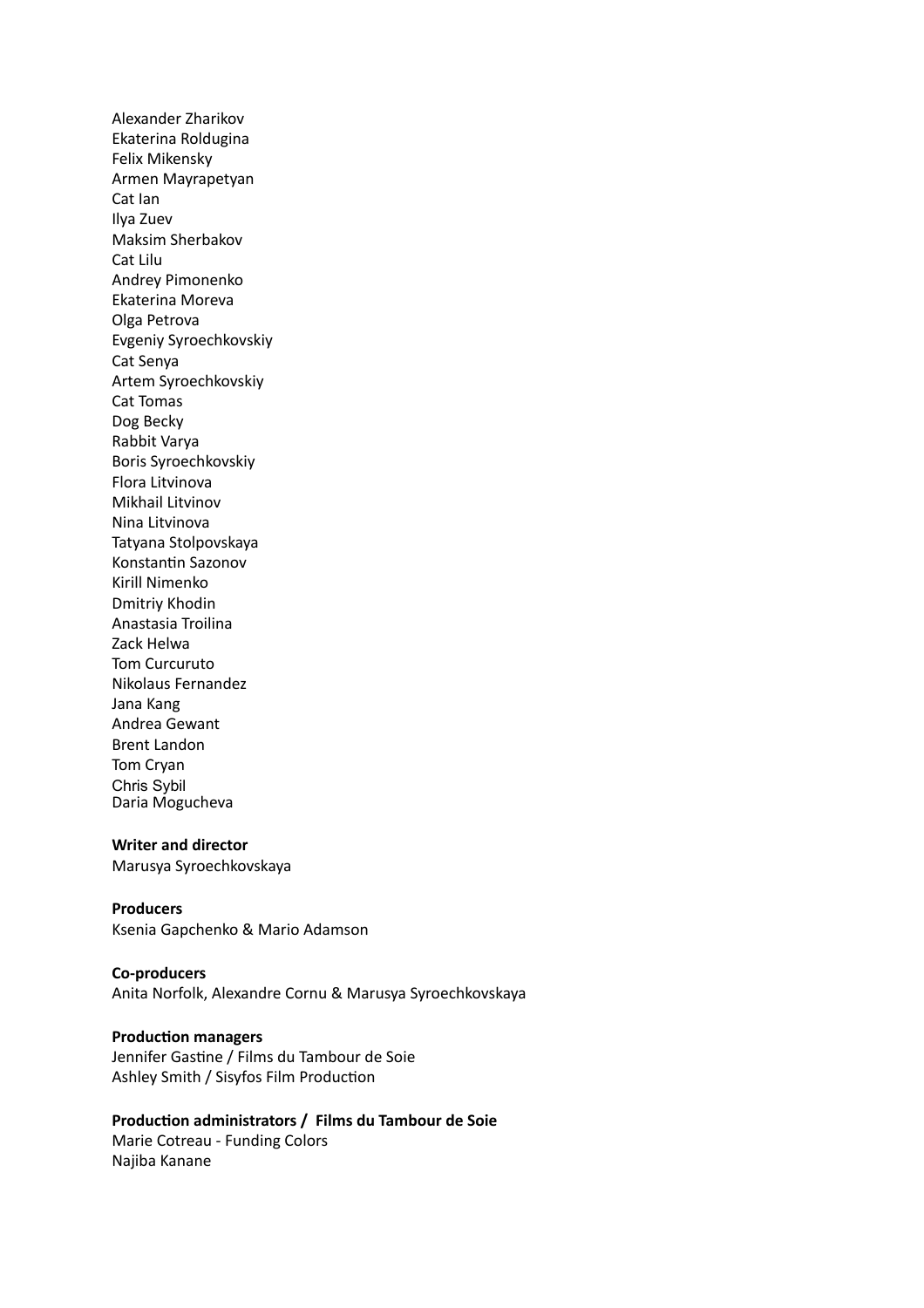#### **Production assistants**

Kajsa Dines / Sisyfos Film Production Raphaëlle Dumas / Films du Tambour de Soie **Duane Grange / Films du Tambour de Soie** Paulina Knobloch / Sisyfos Film Production Juliette Llorca / Films du Tambour de Soie Constantin Muth / Films du Tambour de Soie

#### **Editor**

Qutaiba Barhamji

#### **Additional photography**

Pavel Samoylov Tatyana Stolpovskaya Felix Mikensky Pavel Stavro Zack Helwa Vladimir Evstefeev Timofei Usikov Mikhail Nisilevich Zosya Rodkevich

#### **Additional still photography**

Elena Demidova Ekaterina Roldugina Andrey Gorchakov The Morev family The Syroechkovskaya family **Shutterstock** 

#### **Aerial cinematography**

Dmitriy Eremyanov Pavel Fadyushin

#### **Aerial cinematography research**

Sergey Borsuk Ulugbek Bakhriev Vitaliy Kaminskiy

#### **Script consultant**

Monika Franczak

#### **Archival material**

Yeltsin Centre President Administration / PR VGTRK RTR Planeta NTV Pond5

#### **Sound recordists**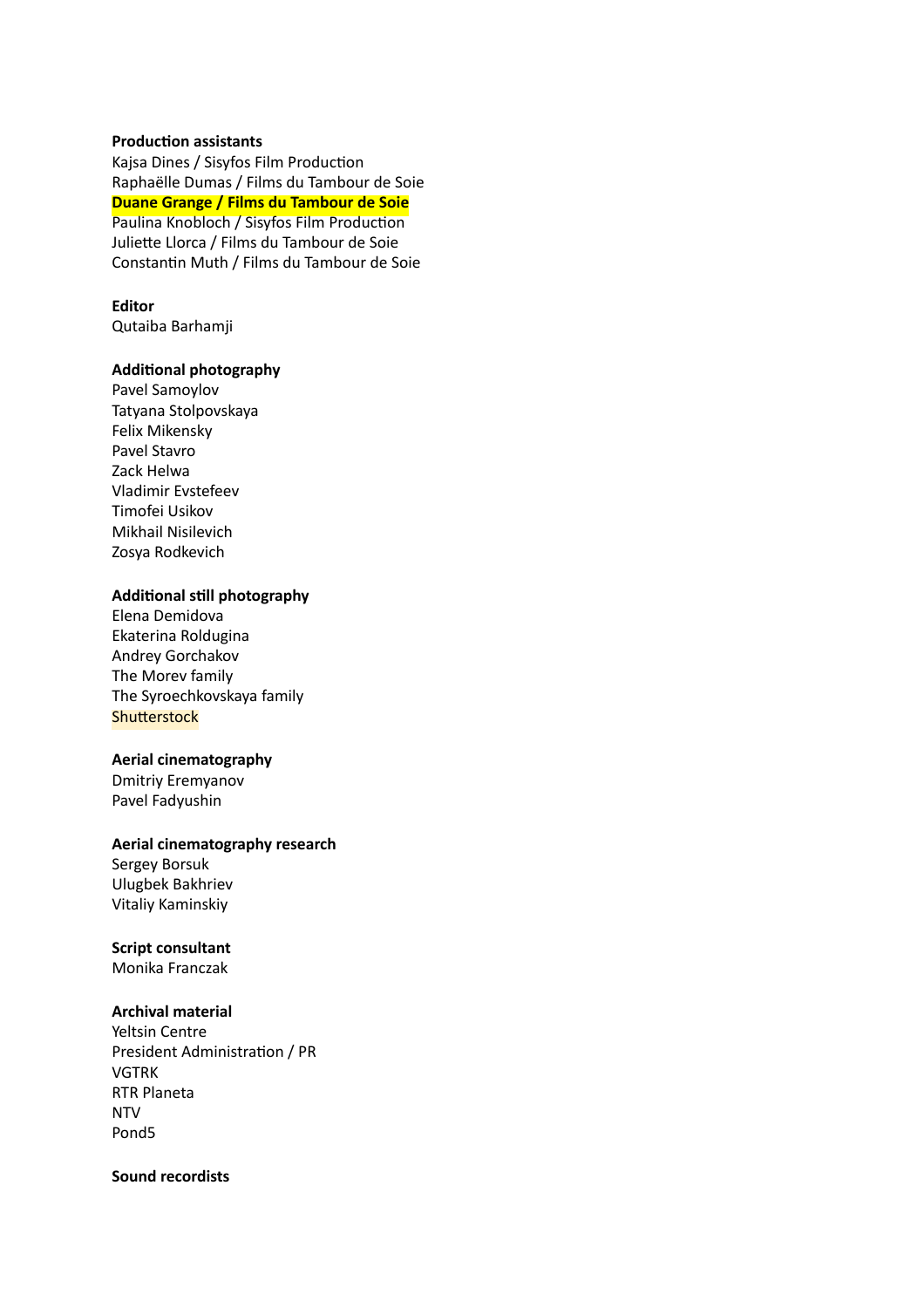Gasan Hagverdiev Ada Laub

**Voice coach** George Danielyants

#### **Voice-over recording**  Sergey Martynov / DoubleRec Studio

**Original music**  Felix Mikensky

**VOSIS: Image and video audification synthesizer** Dr. Ryan McGee

**Sound design** Yngve Leidulv Sætre Thomas Angell Endresen

**Sound post production dialogue**  Thomas Angell Endresen

**Sound post production mix**  Yngve Leidulv Sætre

**Foley** Thomas Angell Endresen Yngve Leidulv Sætre

**Mix** Duper Studio and Bergen Kino

**Picture post production** Rebel Unit

**Colorist** Mats Andersen

**Conform and online** Ulrikke Skjold

**Graphic design** Ariane Birkeland

**Post producer** Sergio C. Ayala

**Art direction** Martin Falck

**Trailer editor**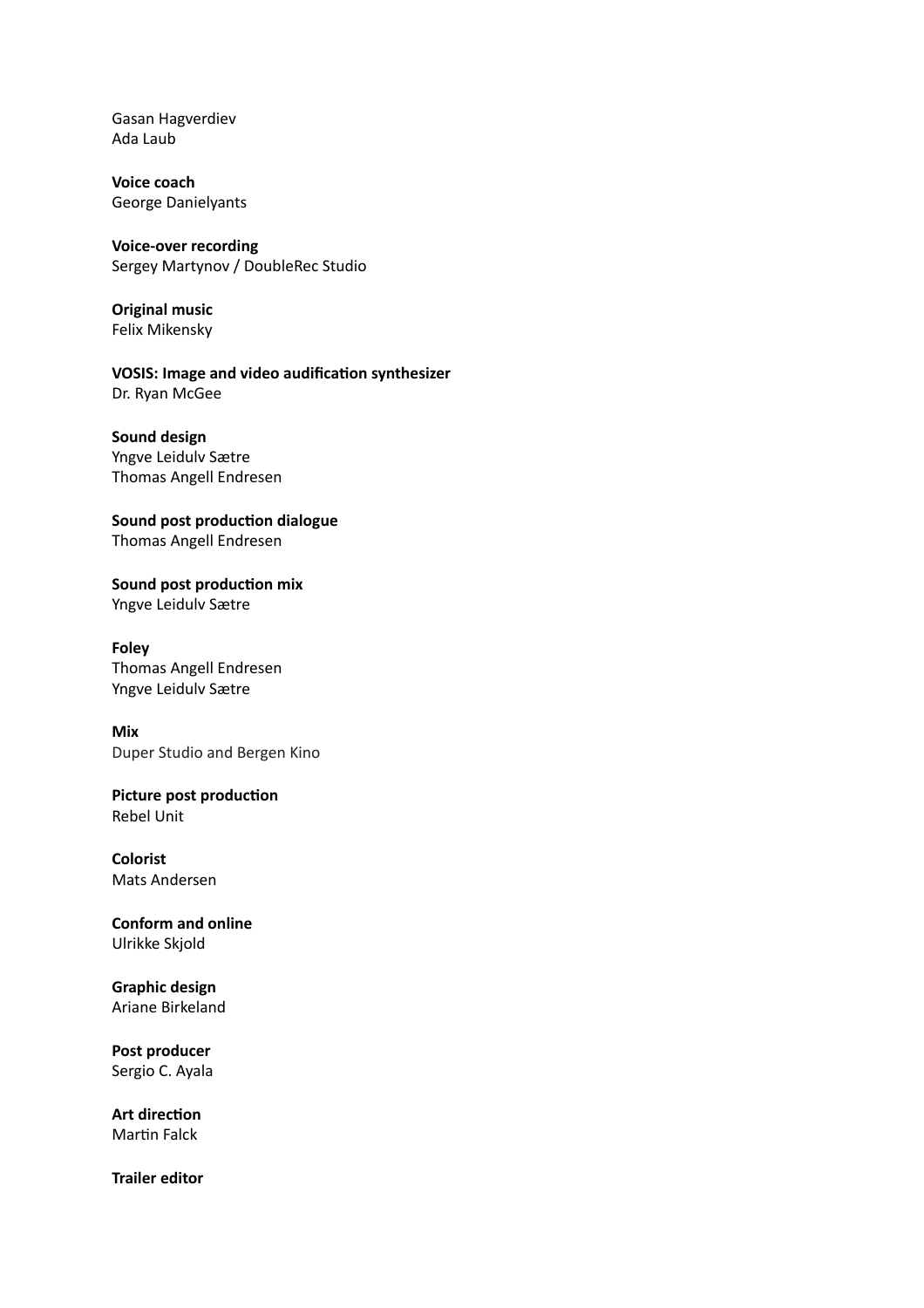Thomas Valette

**Trailer mix** Thomas Besson

**TV mix** Olivier Chane

**TV grade** Axelle Gonay

**Subtitles**

**Dossier / French funding** Aurélia Barbet

#### **Commissioning editors**

Dagmar Mielke (rbb / ARTE) Rolf Bergmann (rbb)

**Accounting**  Maria Christiansson & Malin Andersson / Maredo Ekonomi

**Auditing**

Christer Eriksson / Crowe Osborne AB

**Legal**

Emil Wiklund / Little By Little Legal and Business Affairs Emilia Hempel / Ström Advokatbyrå

**Music Supervision** Rasmus Thord & Li Stanley, Solid Music Supervision

**World Sales** Lightdox

**Sales Agents** Anna Berthollet Bojana Marić Nevena Milašinović

**Nordic distribution & marketing** Lucky Dogs

**Marketing and social media** Joanna Solecka / Alphapanda Mathias Noschis / Alphapanda Valentina Neumann / Alphapanda

**Marketing Consultant**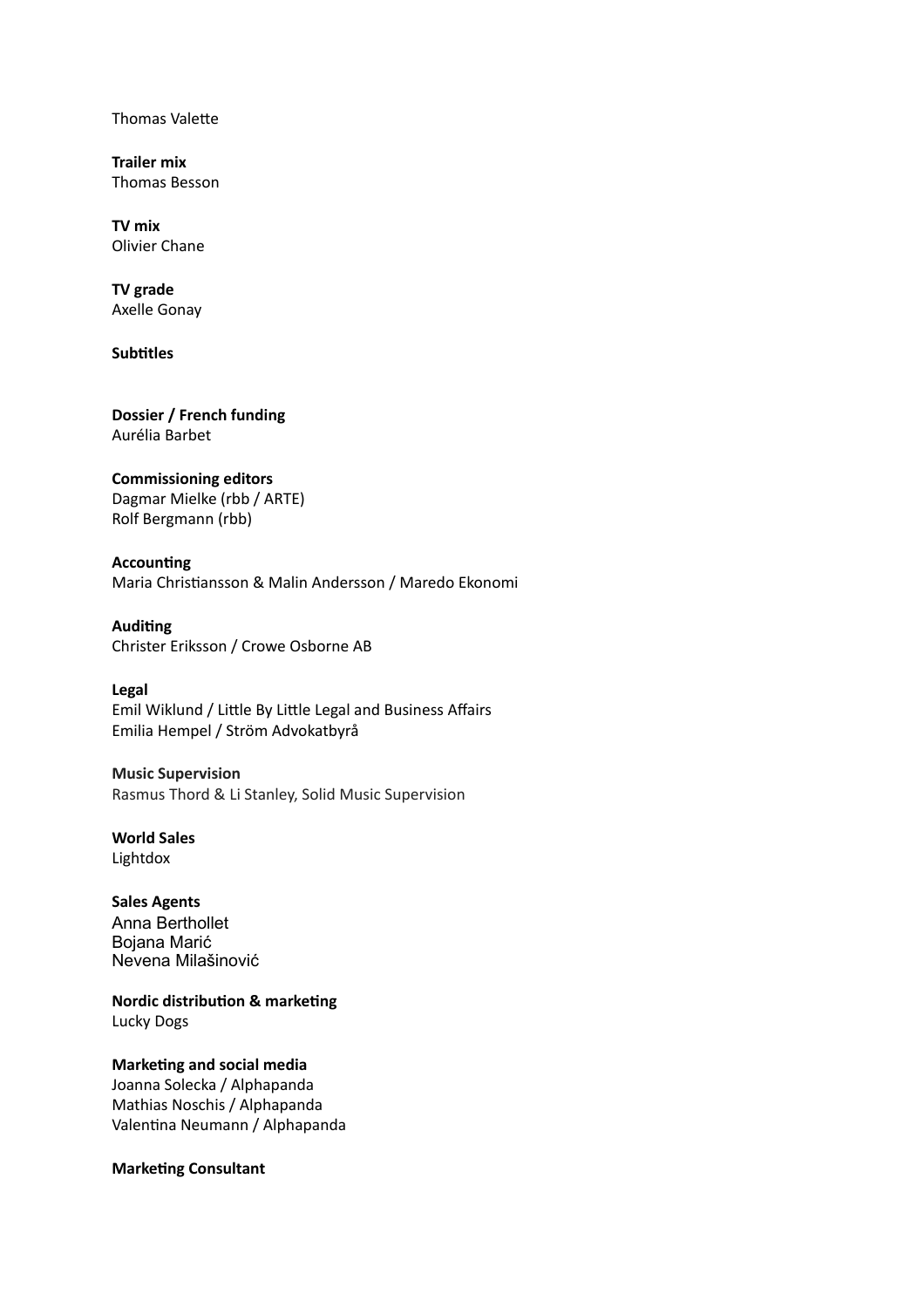Kathleen McInnis

**Impact Production Partners**  Think Film

#### **Impact Producers**

Danielle Turkov Amy Shepherd

#### **Lyon Capitale TV**

Olivier Attebi / Manager Perrine Robert / Head of programs Suzanne Ganglof

-------------------------------------------------

**A Sisyfos Film & Docs Vostok Production**

**In Co-Production with Folk Film Les Films du Tambour de Soie Marusya Syroechkovskaya Lyon Capitale TV Rundfunk Berlin-Brandenburg in collaboration with ARTE**

#### **With Production Support from**

The Swedish Film Institute / Film Commissioner Anna Weiss The Norwegian Film Institute / Film Commissioner Klara Nilsson Grunning Western Norway Film Centre / Film Commissioner Jesper Bergom-Larsson The Fritt Ord Foundation IDFA Bertha Fund

#### **With the participation of**

the CNC – Centre National du Cinéma et de l'Image Animée the Région Auvergne-Rhône-Alpes, with the participation of the CNC the PROCIREP-Society of producers and the ANGOA

#### **Developed as part of**

 Nipkow Programm Eurodoc B2B Doc

#### **Presented at**

IDFA Forum DOK Preview Training at DOK Leipzig Baltic Sea Docs

> **Baltic Sea Docs consultant**  Phil Jandaly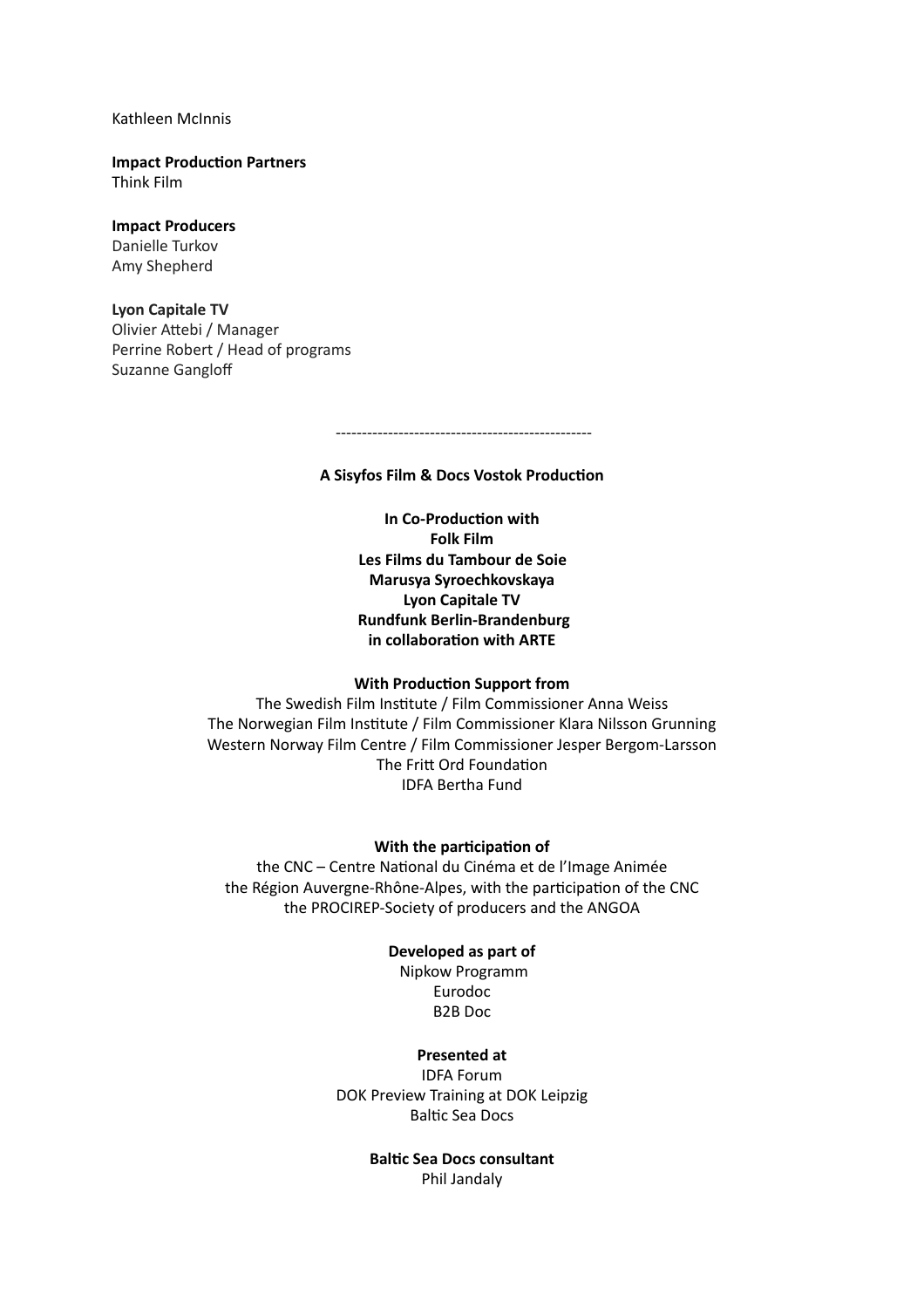#### **Music**

#### **Abominable Putridity – Blindfold Surgery**

Written by Abominable Putridity © Abominable Putridity ℗ 2017 Unique Leader Records

**Circuit Aesthetics – Lithium** Performed by Circuit Aesthetics ©Circuit Aesthetics

**Duboviy Gai – Kogteglazye Orly**

(Dolphin / Hans Holman) performed by **Duboviy Gai** ©Duboviy Gai ℗ Elias-Record

#### **Duboviy Gai – Transpechal'**

(Dolphin / Hans Holman) Performed by **Duboviy Gai** ©Duboviy Gai ℗ Elias-Record

#### **Felix Mikensky – Apogee**

(Mikensky) © Felix Mikensky ℗ 2022 Felix Mikensky

#### **Handel – Hallelujah**

Performed by Leo Symphony Orchestra © PremiumBeat

#### **Hole – Rock Star**

(Love / Erlandson) © Mother May I Music, administered by Kobalt Music Publishing Ltd ℗ 1994 DCG Records

#### **Irina Saltykova – Serye glaza**

(Slavorosov / Molchanov) Performed by Irina Saltykova ©Irina Saltykova ℗ Soyuz Studio

**Jelly Crystal – Someone's Dog**

(Johnson / Hättander / Eveborn) © Smuggler Music, administered by Kobalt Music Publishing Ltd ℗ 2021 Jelly Crystal / Smuggler Music

## **Joy Division – Love Will Tear Us Apart**

(Curtis / Morris / Sumner / Hook) © Universal Music Publishing Ltd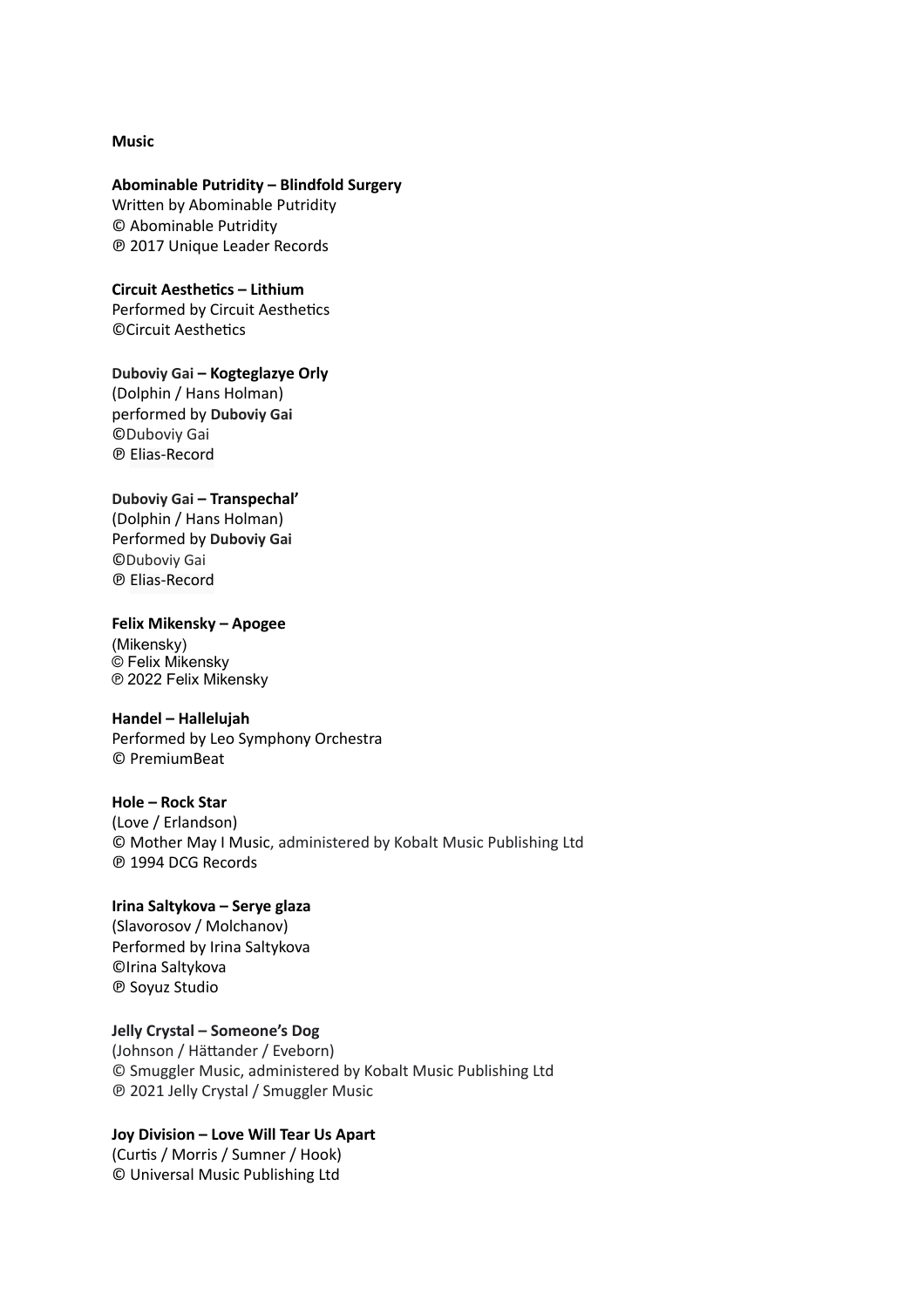#### ℗ 1980 Warner Music UK Ltd

#### **Joy Division – Love will tear us apart**

(Curtis / Morris / Sumner / Hook) Performed by Felix Mikensky on VOSIS

## **Konstantin and Valeriy Meladze – Metel'**

(Meladze) Performed by V.Meladze and K.Meladze ©Konstantin Meladze / Russian Authors' Society ℗ Velvet Music

**Lyudmila Gurchenko – Five minutes** (Lepin / Korostylyov) ©Russian Authors' Society

#### **Morenist – My vmeste**

Performed by Morenist ©Morenist ℗ Raw Pop Syndicate

#### **Planeta Pluton – Svezhest 1986**

(Zarubin) performed by Planeta Pluton © Maksim Zarubin

#### **Puhto – My First Overdose**

(Roldugina / Byvsheva / Makarov / Gorchakov) Performed by Nisilevich / Davydov / Yarin / Syroechkovskaya © Puhto ℗ 2020 Nisilevich / Davydov / Yarin / Syroechkovskaya

#### **Sidewalks and Skeletons – Above**

Performed by Sidewalks and Skeletons ©Sidewalks and Skeletons

**Slackers – Eto ne ya (Mitroshin)** Performed by Slackers © 2018 Dopefish family

**Slackers – Net tebya (Avgustovskiy)** Performed by Slackers ©2018 Dopefish family

#### **The Silver Seas – Catch Yer Own Train** (Tashian) © Big Yellow Dog Music / Downtown Music Services

℗ 2007 Big Yellow Dog Music

**Thomas Angell Endresen – Sinic**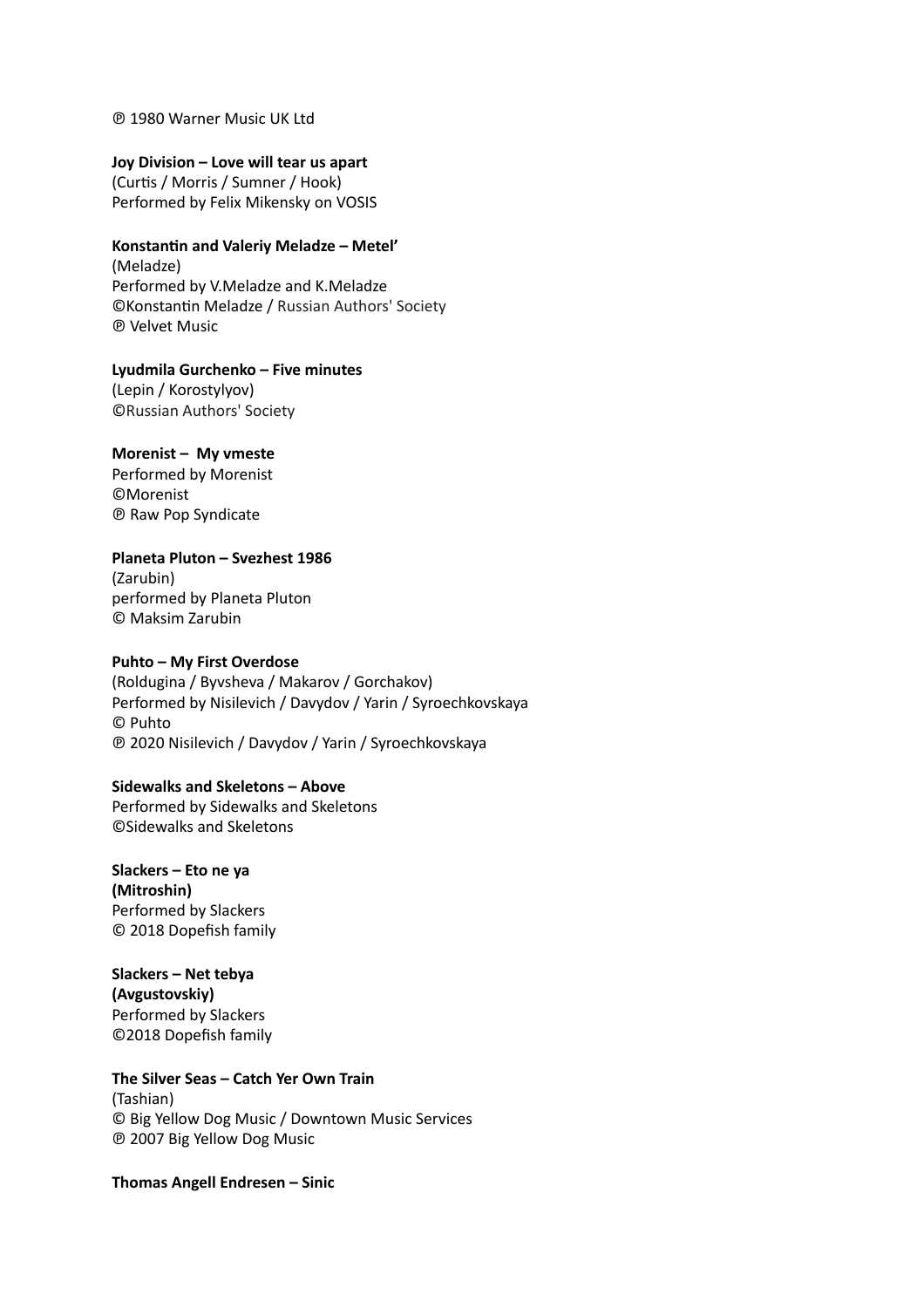© Thomas Angell Endresen ℗ 2019 Thomas Angell Endresen

#### **Thomas Angell Endresen – Troll**

© Thomas Angell Endresen ℗ 2006 Thomas Angell Endresen

#### **We Were Promised Jetpacks – A Half Built House**

(Thompson) © Rough Trade Publishing ℗ 2009 FatCat Records

#### **Additional Music Licensed from Universal Production Music**

The production has made all reasonable efforts to reach out to all the right-holders of the archive material used in the film. If you have found a piece under your copyright, please reach out to: ksenia@docsvostok.com

#### **SPECIAL THANKS**

Lena Adamson Judith Ahn Igor Antonovsky Bagi Zane Balcus Stephanie Ballantine Louis Beaudemont Hanne Bierman Maria Bonsanti Ismaël Joffroy Chandoutis Felicie Crijns Kristina Daurova Elena Demidova Malcolm Dixelius Anna Eborn Katerina Efremova Irina Fadina Isabel Arrate Fernandez Srdjan Fink Nikita Furmanov Antra Gaile Vladimir Gapchenko Nina Gapchenko Svetlana Gapchenko Elena Gerasimova Roma Gonza and ChelovekCheloveku band Alexander Gur'ev Clara Harris Maximilian Haslberger Marissa Herrmann Sebastiano Luca Insinga Ove Rishøj Jensen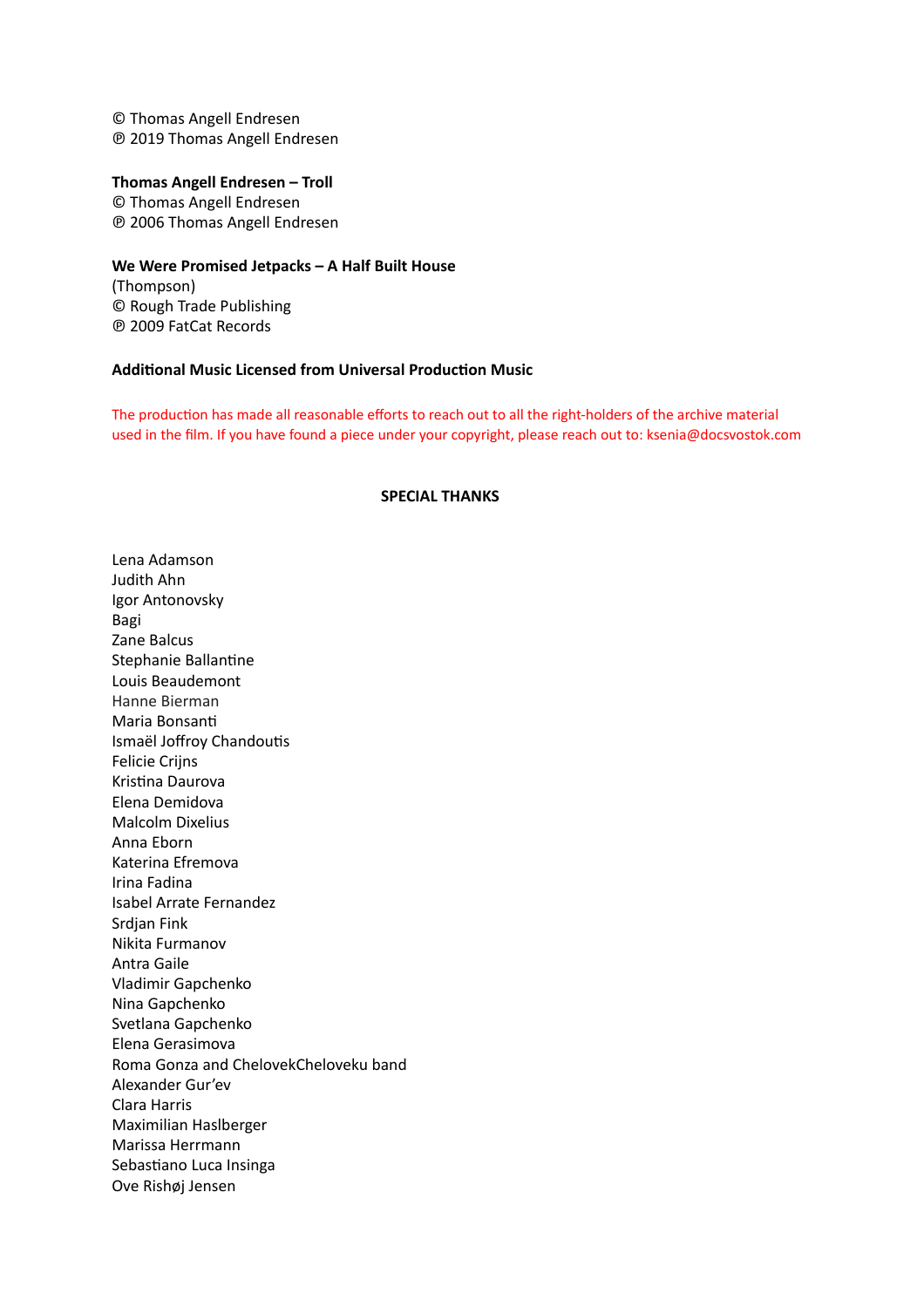Natasha Josef Olga Kalinina Vasily Karpushchenko Cherine Karam Alexey Khanyutin Maria Khanyutina Anastasia Kirillova Laura Kloeckner Nikolai Korneev Olga Kravets Alexander Kuzmichev Stasia Larshina Alexey Layfurov Ivan Lebedev Evgeniy Levishar Gregory Likhodiy Nina Litvinova Nikita Lychev Svetlana Maryasevskaya Doris Metz Tue Steen Müller Marianna De Nadal Natasha Naumova Jovana Nikolic Viktor Nordenskiöld Mikael Opstrup Anton Orlov Brigid O'Shea Mariam Pesvianidze Olga Petrova Georgiy Polischuk Alexey Radygin Marijke Rawie Marina Razbezhkina Nina Reháková Filip Remunda Alexander Rodionov Marion Schmidt Klaus-Peter Schmit Dagmar Sedlackova Yulia Shaginurova Alex Shiriaieff Lisa Sivakova Marta Smerechynska Alexei Smirnov Alexander Snegirev Olga Stolpovskaya Tatyana Stolpovskaya Anna Stylinska Artem Syroechkovskiy Alisa Taezhnaya Anastasia Troilina Igor Tsvetkov